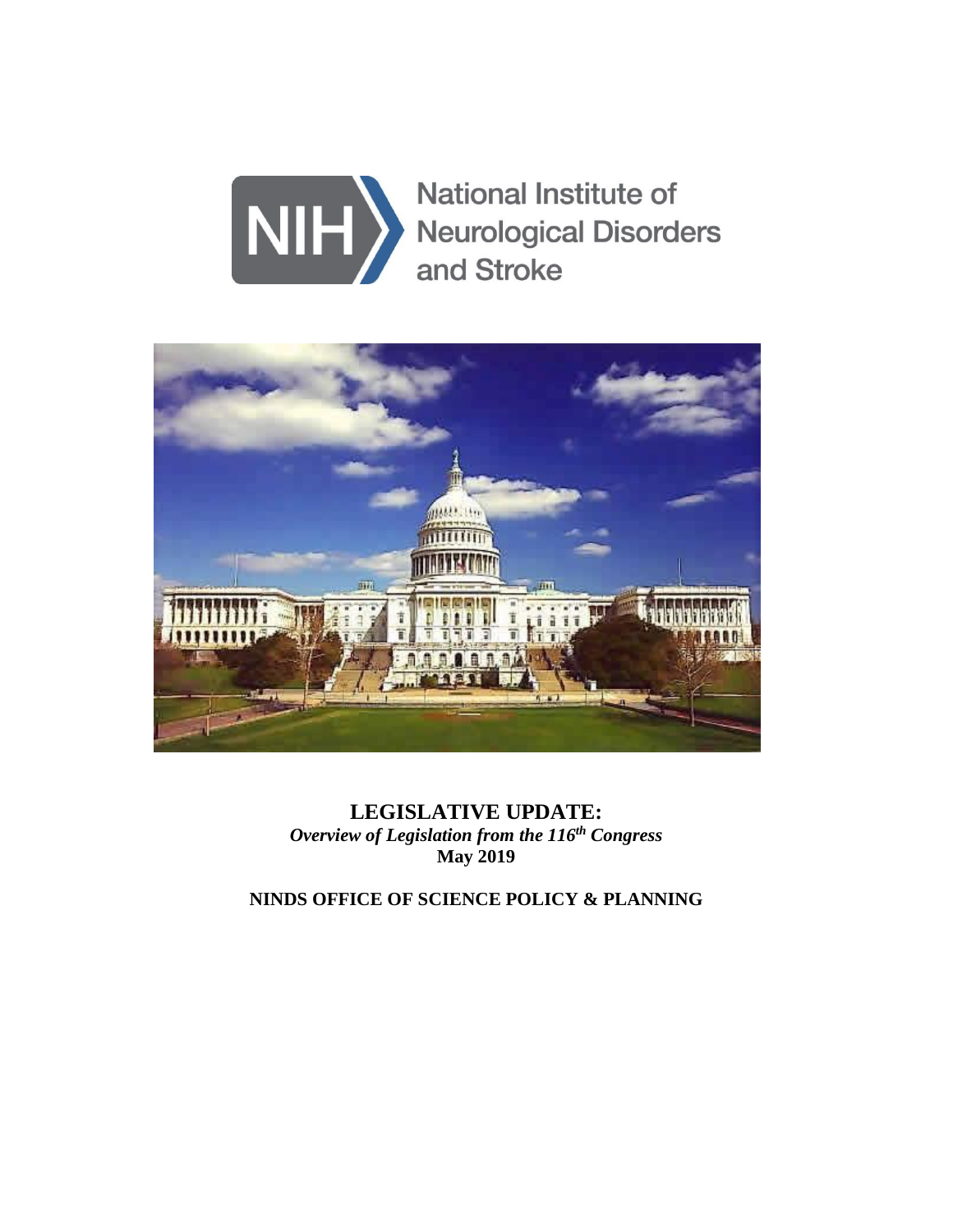# Contents (new items are highlighted in yellow)

| The Senate Appropriations Subcommittee on Labor, Health and Human Services, and |  |
|---------------------------------------------------------------------------------|--|
| The House Appropriations Subcommittee on Labor, Health and Human Services, and  |  |
|                                                                                 |  |
|                                                                                 |  |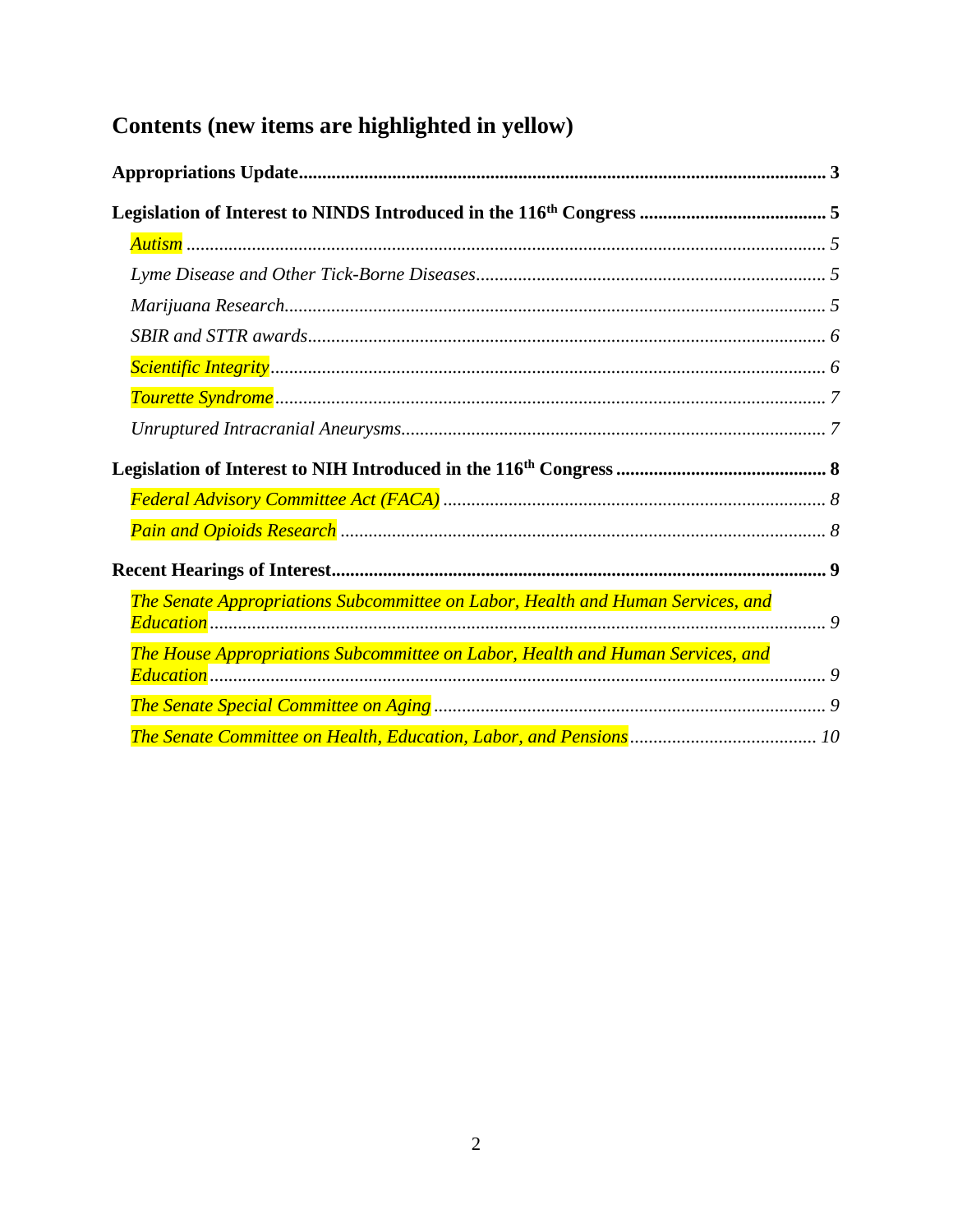# <span id="page-2-0"></span>**Appropriations Update**

|              | FY 2018                                                                                                                                                                                                                                                 | FY 2019                                                                                                                                                                                                                                          | <b>FY 2020</b>                                                                                                                                                                                                                                                                     | FY 2020 House                                                                                                                                                                  |
|--------------|---------------------------------------------------------------------------------------------------------------------------------------------------------------------------------------------------------------------------------------------------------|--------------------------------------------------------------------------------------------------------------------------------------------------------------------------------------------------------------------------------------------------|------------------------------------------------------------------------------------------------------------------------------------------------------------------------------------------------------------------------------------------------------------------------------------|--------------------------------------------------------------------------------------------------------------------------------------------------------------------------------|
|              | Omnibus                                                                                                                                                                                                                                                 | Appropriations                                                                                                                                                                                                                                   | President's                                                                                                                                                                                                                                                                        | <b>Appropriations</b>                                                                                                                                                          |
|              |                                                                                                                                                                                                                                                         |                                                                                                                                                                                                                                                  | <b>Budget</b>                                                                                                                                                                                                                                                                      |                                                                                                                                                                                |
| <b>NIH</b>   | \$37.1 billion,<br>including \$496<br>million from $21st$<br><b>Century Cures NIH</b><br><b>Innovation Account</b><br>(incl. \$86 million)<br>for the BRAIN<br>Initiative) and \$500<br>million for targeted<br>research related to<br>pain and opioids | \$39.1 billion,<br>including \$711<br>million from $21st$<br><b>Century Cures NIH</b><br><b>Innovation Account</b><br>$(incl. $115$ million<br>for the BRAIN<br>Initiative), and \$500<br>million for research<br>related to pain and<br>opioids | \$34.4 billion,<br>including \$492<br>million from the $21st$<br><b>Century Cures NIH</b><br><b>Innovation Account</b><br>(incl. \$140 million<br>for the BRAIN<br>Initiative) and \$1.3<br>billion for research<br>related to pain and<br>opioids (incl. \$500<br>million for the | \$41.1 billion,<br>including \$492<br>million from the $21st$<br><b>Century Cures NIH</b><br><b>Innovation Account</b><br>(incl. \$140 million<br>for the BRAIN<br>Initiative) |
| <b>NINDS</b> | $$2.188$ billion,<br>including \$43<br>million for the<br><b>BRAIN</b> Initiative<br>and \$250 million for<br>research related to<br>pain and opioids                                                                                                   | \$2.274 billion,<br>including \$57.5<br>million for the<br><b>BRAIN</b> Initiative<br>and \$250 million for<br>research related to<br>pain and opioids                                                                                           | <b>HEAL</b> Initiative)<br>$$2.026$ billion,<br>including \$70<br>million for the<br><b>BRAIN</b> Initiative<br>and \$250 million for<br>research related to<br>pain and opioids                                                                                                   | \$2.386 billion,<br>including \$70<br>million for the<br><b>BRAIN</b> Initiative                                                                                               |

# **FY 2018**

**FY 2018 Omnibus.** The FY 2018 Consolidated Appropriations Act [\(P.L. 115-141\)](https://www.congress.gov/bill/115th-congress/house-bill/1625/text) that funds the government through the end of FY 2018 was signed by the President on March 23, 2018, after House and Senate passed it on March 22, 2018, and on March 23, 2018, respectively. The Omnibus spending bill provides \$37.1 billion for NIH (\$3 billion increase, or 8.8%, above FY 2017), which includes \$496 million from 21<sup>st</sup> Century Cures NIH Innovation Account, and \$2.188 billion for NINDS.

The bill includes targeted funds for several initiatives and research areas, including \$140 million for the BRAIN Initiative, \$414 million for Alzheimer's disease and related dementias research, \$50 million for antibiotic resistance research and \$40 million for development of a universal flu vaccine. In addition, the bill provides \$500 million that would be available for two years for targeted research related to opioid addiction, development of opioid alternatives, pain management, and addiction treatment.

### **FY 2019**

**FY 2019 Appropriations.** On September 28, 2018, [H.R. 6157](https://www.congress.gov/bill/115th-congress/house-bill/6157/text) Department of Defense and Labor, Health and Human Services, and Education Appropriations Act, 2019 and Continuing Appropriations Act, 2019 became public law (P.L. No:115-245). This two-bill "minibus" included funding for the Defense and Labor-HHS-Education agencies, including NIH, for the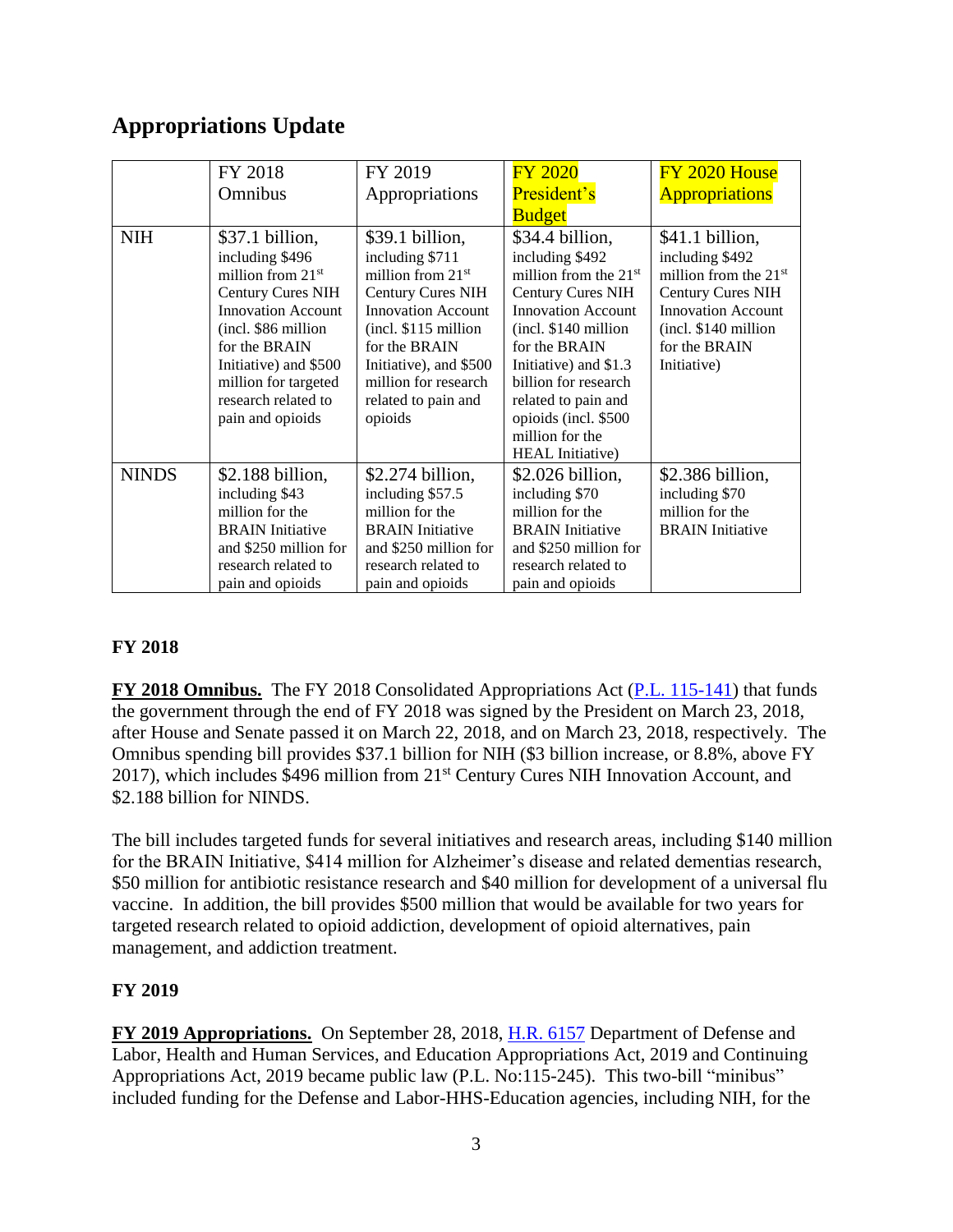entire fiscal year of 2019, as well as a continuing resolution to fund the rest of the federal government through December 7, 2018.

Under this Appropriations Act, NIH received an increase of \$2 billion, increasing the NIH funding to a total of \$39.1 billion. This is the fourth year in a row that NIH has received a substantial boost in funding after years of flat budgets. The Law also includes \$5 million to CDC to establish a neurological diseases surveillance program.

The \$39.1 billion for NIH includes an increase of \$425 million for Alzheimer's disease and related dementias (AD/ADRD) (bringing the total to \$2.34 billion), \$115 million for the BRAIN Initiative (a total of \$429 million), and \$500 million for research related to opioid addiction, development of opioid alternatives, pain management, and addiction treatment (\$250 million each to NINDS and the National Institute on Drug Abuse).

# **FY 2020**

**FY 2020 President's Budget.** The [President's Budget](https://www.hhs.gov/sites/default/files/fy-2020-budget-in-brief.pdf) for FY2020 was released on March 11, 2019. The Budget proposes \$34.4 billion in FY 2020 funding for NIH (\$4.9 billion below FY 2019 enacted funding; 12.5% decrease), including \$492 million in resources available through the 21<sup>st</sup> Century Cures Act and a total of \$1.3 billion to support research on pain and opioids across NIH. The proposal also includes \$256 million to the new National Institute for Research on Safety and Quality (NIRSQ) to continue research currently administered by the Agency for Healthcare Research and Quality (AHRQ), \$100 million to support the Next Generation Researchers Initiative by prioritizing meritorious applications from early stage and at-risk investigators, and \$50 million to support research on pediatric cancer.

**FY 2020 House Appropriations.** On May 8, 2019, the House Appropriations Committee voted to approve the [FY 2020 Labor, Health and Human Services, and Education appropriations bill.](https://appropriations.house.gov/sites/democrats.appropriations.house.gov/files/FY2020%20LHHS%20Sub%20Markup%20Draft.pdf) The bill provides \$41.1 billion for NIH (5.1% above FY 2019 enacted level; and a \$2 billion increase for the  $4<sup>th</sup>$  consecutive year), which includes \$492 million from the  $21<sup>st</sup>$  Century Cures NIH Innovation Account. The bill includes targeted funds for several research areas, including \$2.4 billion for Alzheimer's disease, \$500 million for the All of Us precision medicine research initiative, and \$411 million for the BRAIN Initiative. Also included in the bill are \$25 million for research to help prevent firearm-related injuries and mortality and \$75 million for Research Centers in Minority Institutions. The bill also provides \$50 million for the Childhood Cancer Data Initiative as included in the President's budget proposal.

For NINDS, the bill provides \$2.316 billion, and \$70 million from the NIH Innovation Account will be transferred to NINDS and NIMH respectively for the BRAIN Initiative. The Committee also provides no less than the FY 2019 enacted level of \$250 million for the HEAL Initiative for NINDS and NIDA, respectively. In addition, the NIH Director will have the authority to transfer funds set aside for pain and opioids research between Institutes and Centers.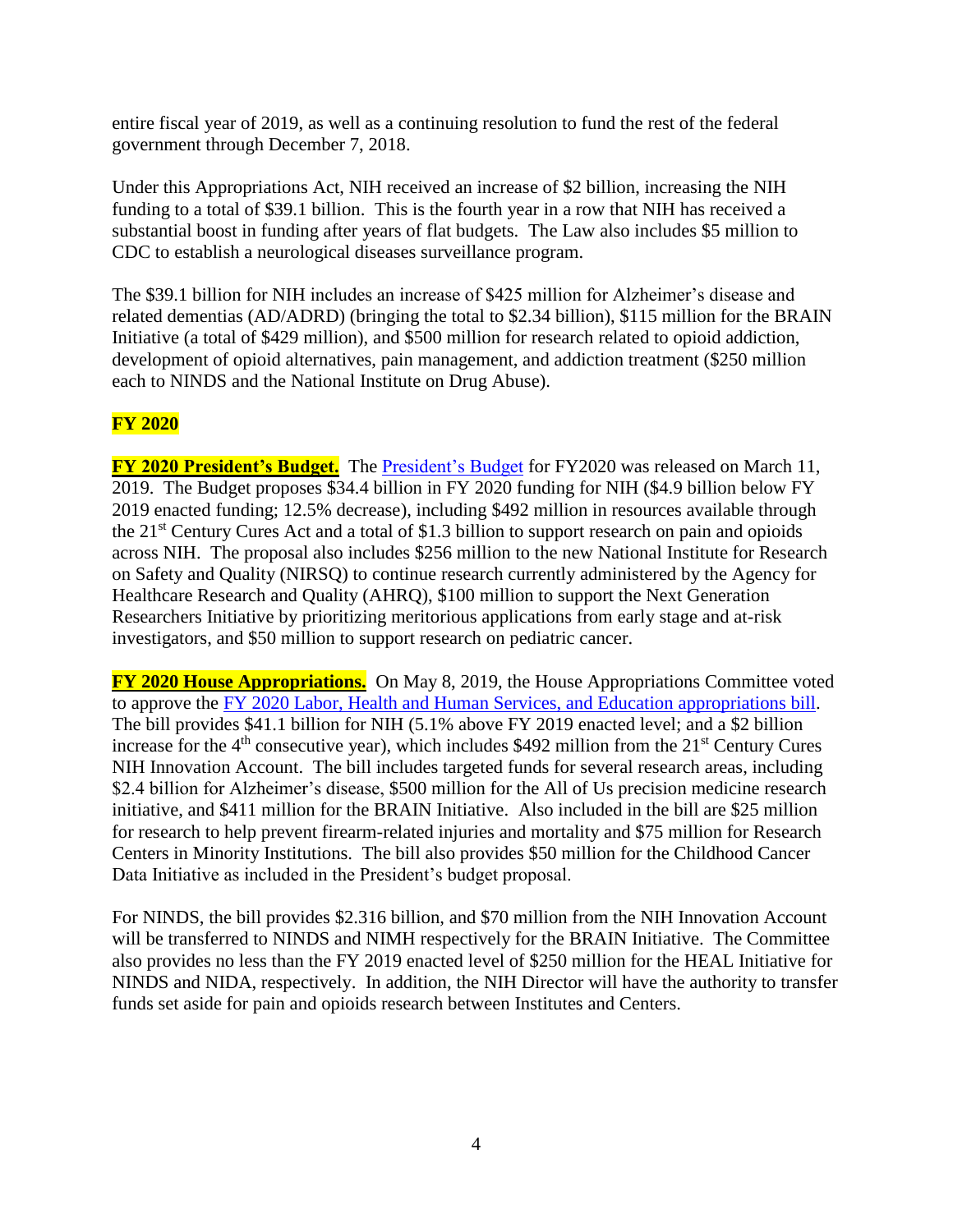# <span id="page-4-0"></span>**Legislation of Interest to NINDS Introduced in the 116 th Congress**

# <span id="page-4-1"></span>**Autism**

# *[H.R. 1058](https://www.congress.gov/bill/116th-congress/house-bill/1058/text) / [S. 427](https://www.congress.gov/bill/116th-congress/senate-bill/427/text): Autism CARES Act of 2019*

**Provisions of the Legislation/Impact on NIH:** The bill, if enacted, would reauthorize existing federal autism programs for another 5 years through 2024 and require a report on the health and well-being of individuals with autism across their lifespan.

**Status:** H.R. 1058 was introduced by Representative Christopher Smith (R-NJ) and referred to the House Committee on Energy and Commerce on February 7, 2019. S. 427 was introduced by Senator Robert Menendez (D-NJ) and referred to the Senate Committee on Health, Education, Labor, and Pensions on February 7, 2019. No further action has occurred.

# <span id="page-4-2"></span>**Lyme Disease and Other Tick-Borne Diseases**

*[H.R.](https://www.congress.gov/bill/116th-congress/house-bill/220?q=%7B%22search%22%3A%5B%22%5C%22tick-borne%5C%22%22%5D%7D&s=3&r=1) 220: National Lyme Disease and Tick-borne Diseases Control and Accountability Act of 2019*

**Background:** Bills similar to H.R. 220 have been introduced during the 113<sup>th</sup>, 114<sup>th</sup>, and 115<sup>th</sup> Congresses by Representative Christopher Smith (R-NJ), but no further action was taken.

**Provisions of the Legislation/Impact on NIH:** This bill, if enacted, would direct the Secretary of HHS to expand and intensify epidemiological, basic, translational, and clinical research regarding Lyme disease and other tick-borne diseases and encourage the solicitation of proposals for collaborative, multidisciplinary research that would involve national research institutes and national centers of the NIH in intramural and extramural research on tick-borne disease, such as the NINDS conducting or sponsoring research on neurologic Lyme disease. The bill also directs the Secretary in cooperation with the Director of the Office, and acting through the Directors of CDC and NIH to conduct and support research to develop new and improved diagnostic tests for tick-borne diseases, as well as sponsor a state-of-the-science conference on Lyme disease and other tick-borne disease including identification of research gaps and top research priorities no later than 24 months after the date of enactment.

**Status:** On January 3, 2019, H.R. 220 was introduced by Rep. Chris Smith (R-NJ) and was referred to the House Committee on Energy and Commerce. No further action has occurred.

# <span id="page-4-3"></span>**Marijuana Research**

*[H.R. 127](https://www.congress.gov/bill/116th-congress/house-bill/127?q=%7B%22search%22%3A%5B%22CARERS%22%5D%7D&s=5&r=1): Compassionate Access, Research Expansion, and Respect States (CARERS) Act of 2019*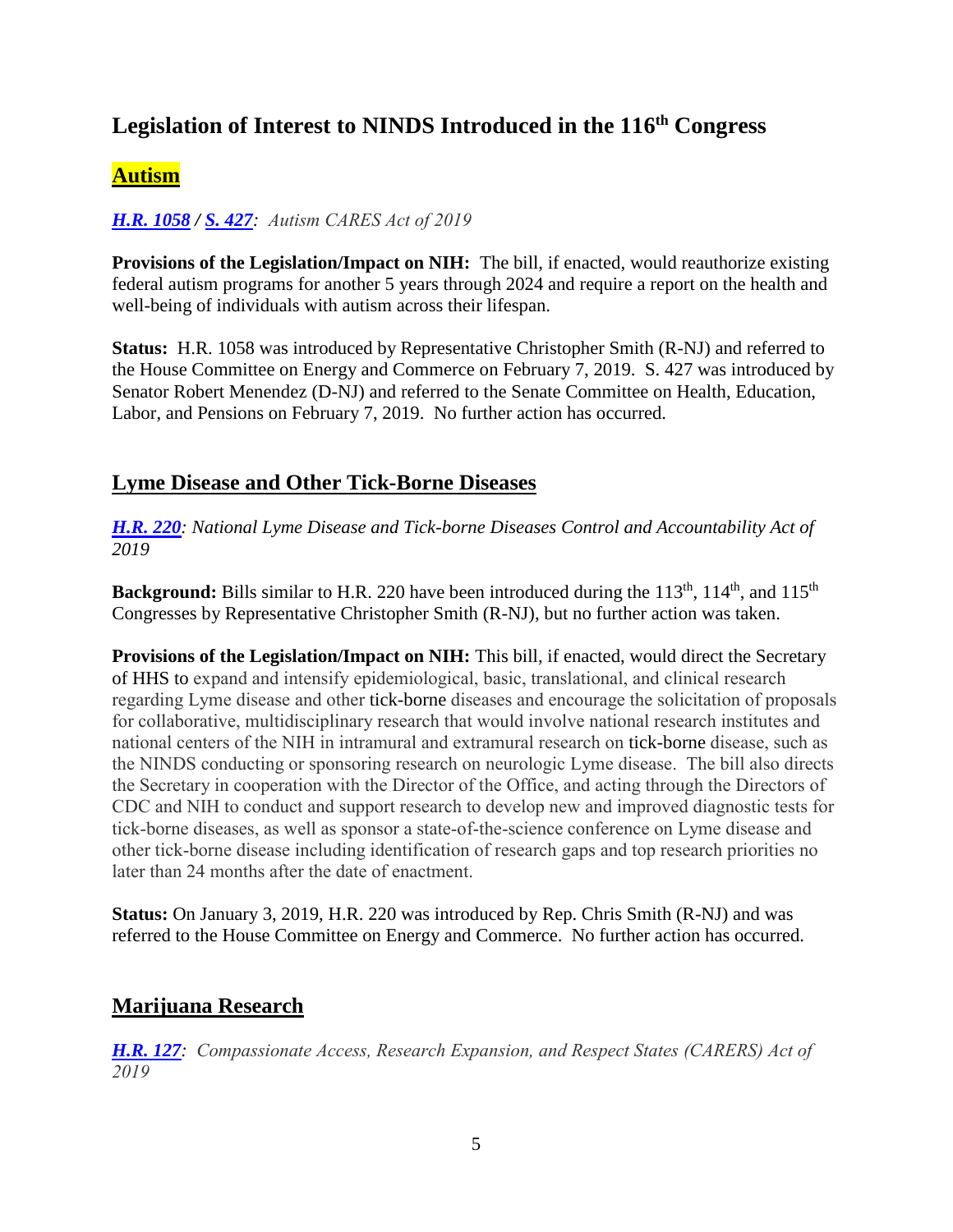**Background:** The CARERS Act has previously been introduced during the 114<sup>th</sup>, and 115<sup>th</sup> Congresses by Representative Steve Cohen (D-TN) and Senator Cory Booker (D-NJ); however, no further action was taken. This bill is identical to H.R.  $2920$  in the  $115<sup>th</sup>$  Congress.

**Provisions of the Legislation/Impact on NIH:** Among other provisions, the bill, if enacted, would exclude cannabidiol from the definition of marijuana, terminate the "Guidance on Procedures for the Provision of Marijuana for Medical Research," and require the DEA to issue at least 3 licenses to manufacture and distribute marijuana and marijuana-derivatives for research approved by the FDA.

**Status:** H.R.127 was introduced by Representative Steve Cohen (D-TN) on January 3, 2019, and was jointly referred to the House Committees on Energy and Commerce, the Judiciary, and Veterans' Affairs. No further action has occurred.

# <span id="page-5-0"></span>**[SBIR and STTR awards](https://www.congress.gov/bill/116th-congress/house-bill/206?q=%7B%22search%22%3A%5B%22HR206%22%5D%7D&s=6&r=1)**

#### *[H.R. 206](https://www.congress.gov/bill/116th-congress/house-bill/206?q=%7B%22search%22%3A%5B%22HR206%22%5D%7D&s=6&r=1): Encouraging Small Business Innovation Act*

**Provisions of the Legislation/Impact on NIH:** The bill, if enacted, would expand the funding opportunities for SBIR and STTR awards to include small business investment companies.

**Status:** On January 3, 2019, Representative Harley Rouda (D-CA) introduced H.R. 206, the Encouraging Small Business Innovation Act, which was referred to the House Committee on Small Business and Science, Space, and Technology. On January 14, 2019, the bill passed the House. On January 15, 2019, the bill was received in the Senate and referred to the Senate Committee on Small Business and Entrepreneurship. No further action has occurred.

# <span id="page-5-1"></span>**Scientific Integrity**

### *[H.R. 1709](https://www.congress.gov/bill/116th-congress/house-bill/1709/text?q=%7B%22search%22%3A%5B%22scientific+integrity%22%5D%7D&r=1&s=5) / [S. 775](https://www.congress.gov/bill/116th-congress/senate-bill/775/text): Scientific Integrity Act*

**Background:** Bills with the same title and substantially similar language were initially introduced in the  $115<sup>th</sup>$  Congress (2017-2018) by Representative Paul Tonko (D-NY) as H.R. [1358](https://www.congress.gov/bill/115th-congress/house-bill/1358?q=%7B%22search%22%3A%5B%22scientific+integrity%22%5D%7D&s=1&r=38) and by Senator Bill Nelson (D-FL) as [S. 338.](https://www.congress.gov/bill/115th-congress/senate-bill/338?q=%7B%22search%22%3A%5B%22scientific+integrity%22%5D%7D&s=1&r=37) No further action was taken.

**Provisions of the Legislation/Impact on NIH:** The bill, if enacted, would add detailed guidance on ethical conduct at government agencies that fund or conduct science. The guidance includes limiting agencies' oversight and censorship of their employees' publications and public statements, protecting employees from retaliation or censorship on the basis of politics, and protecting scientific findings from suppression or alteration.

**Status:** H.R. 1709 was introduced by Representative Paul Tonko (D-NY) and referred to the House Committee on Science, Space, and Technology on March 13, 2019. S. 775 was introduced by Senator Brian Schatz (D-HI) and referred to the Senate Committee on Commerce, Science, and Transportation on March 13, 2019. No further action has occurred.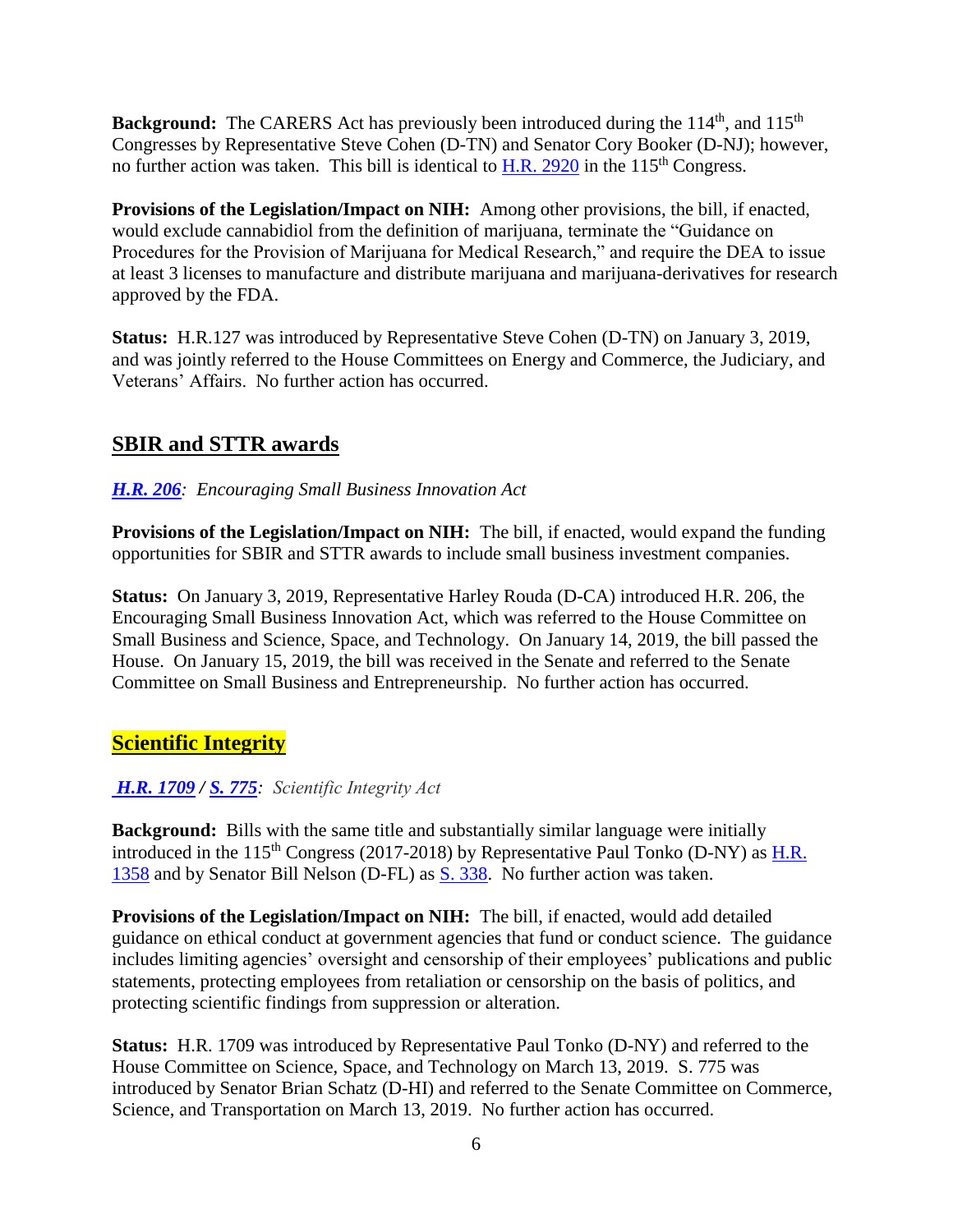# <span id="page-6-0"></span>**Tourette Syndrome**

### *[H.R. 1131](https://www.congress.gov/bill/116th-congress/house-bill/1131/text): Collaborative Academic Research Efforts for Tourette Syndrome Act of 2019*

**Background:** The Collaborative Academic Research Efforts for Tourette Syndrome Act was initially introduced in the  $112<sup>th</sup> Congress (2011-2012)$  by Representative Albio Sires (D-NJ) as [H.R. 3760](https://www.congress.gov/bill/112th-congress/house-bill/3760/text?r=56&s=1) and by Senator Robert Menendez (D-NJ) as [S. 2321.](https://www.congress.gov/bill/112th-congress/senate-bill/2321/text) The bill has been introduced in every Congress since then, but no further action was taken.

**Provisions of the Legislation/Impact on NIH:** The bill, if enacted, would require NIH to expand, intensify, and coordinate research on Tourette syndrome. Specifically, it would require the Secretary of HHS – acting through the Director of NIH – to develop a patient data collection system and four to six Collaborative Research Centers focused on Tourette Syndrome, and to set aside an unspecified amount of NIH funding each year for Tourette Syndrome research.

**Status:** H.R. 1131 was introduced by Representative Albio Sires (D-NJ) and referred to the House Committee on Energy and Commerce on February 8, 2019. No further action has occurred.

# <span id="page-6-1"></span>**Unruptured Intracranial Aneurysms**

*[H.R.](https://www.congress.gov/bill/116th-congress/house-bill/594/text?q=%7B%22search%22%3A%5B%22HR594%22%5D%7D&r=1&s=1) 594: To provide for further comprehensive research at the National Institute of Neurological Disorders and Stroke on unruptured intracranial aneurysms*

**Background:** Previously introduced as Ellie's Law, this bill was first introduced by Rep. Yvette Clarke (D-NY) and Rep. Renee Ellmers (R-NC) in the  $114<sup>th</sup>$  Congress but no further action was taken. It was introduced again in the  $115<sup>th</sup>$  Congress. No further action was taken. The bill is named in remembrance of Ellie Helton, a 14-year-old from North Carolina, who unexpectedly passed away from a ruptured aneurysm.

**Provisions of the Legislation/Impact on NIH:** This bill would support further comprehensive research on unruptured intracranial aneurysms to study a broader patient population diversified by age, sex, and race by authorizing \$5,000,000 to be appropriated to the NINDS for each of fiscal years 2020 through 2024, to remain available through September 30, 2027.

**Status:** H.R.594 was introduced by Rep. Yvette Clark (D-NY) on January 16, 2019, and was referred to the House Committee on Energy and Commerce. No further action has occurred.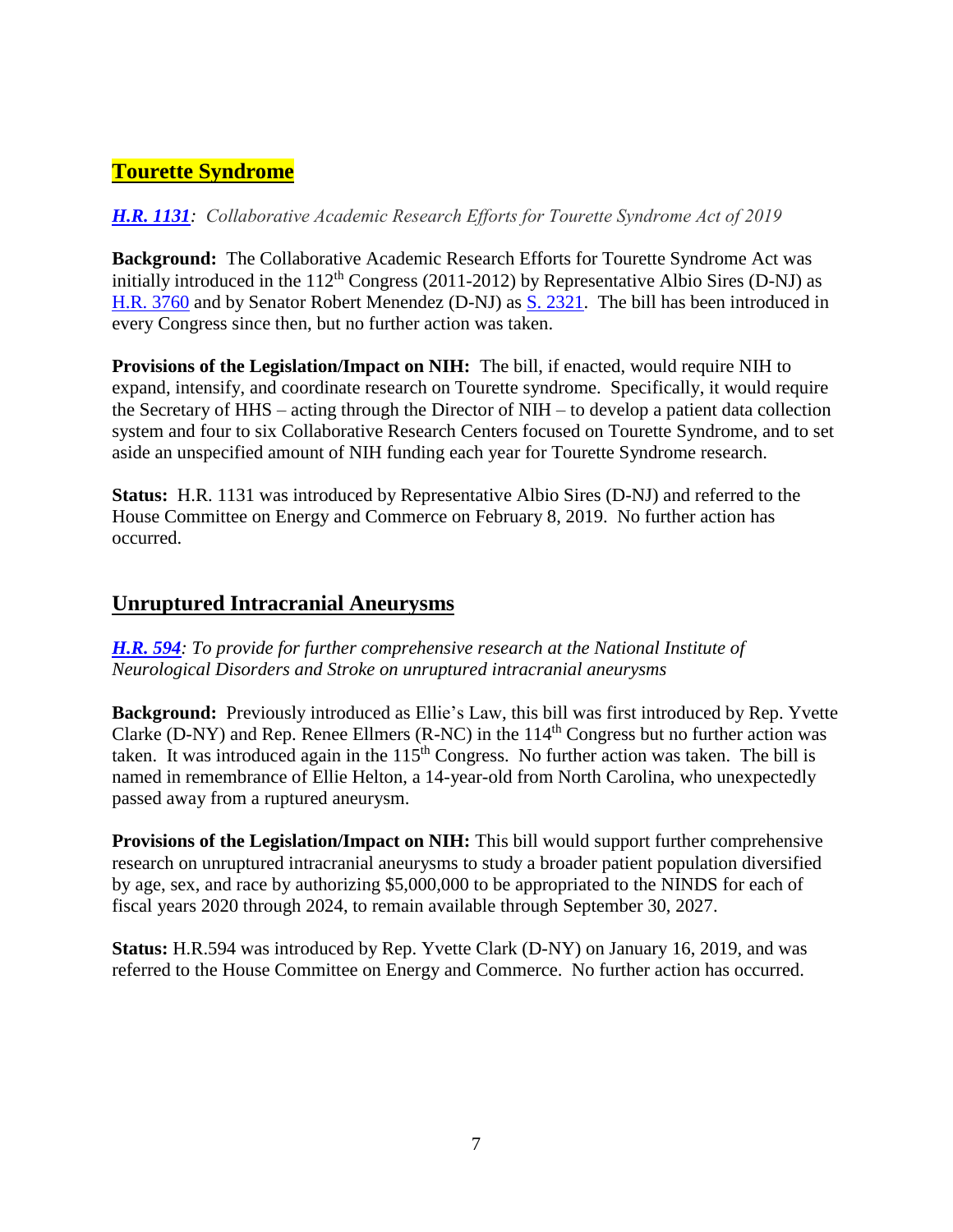# <span id="page-7-0"></span>**Legislation of Interest to NIH Introduced in the 116th Congress**

# <span id="page-7-1"></span>**Federal Advisory Committee Act (FACA)**

*[H.R. 1](https://www.congress.gov/bill/116th-congress/house-bill/1608/text)608 / [S. 1220](https://www.congress.gov/bill/116th-congress/senate-bill/1220/text): Federal Advisory Committee Act Amendments of 2019*

**Background:** The Federal Advisory Committee Act Amendments bill was initially introduced in the  $110^{th}$  Congress (2007-2008) by Representative William Lacy Clay, Jr. (D-MO), as H.R. [5687.](https://www.congress.gov/bill/110th-congress/house-bill/5687/text) The bill has been introduced in every Congress since then and has passed the House on more than one occasion.

**Provisions of the Legislation/Impact on NIH:** The bill, if enacted, would require that NIH's 26,000+ first-level peer reviewers be converted to Special Government Employees (SGE), which requires the completion of 13 forms, totaling about 90 pages. It takes 6-12 months per person to clear these forms. NIH could not hold meetings until the clearance process is complete.

**Status:** Representative William Lacy Clay, Jr. (D-MO) introduced H.R. 1608 on March 7, 2019. On March 12, 2019, the bill passed the House. On April 11, 2019, Senator Rob Portman (R-OH) introduced the Senate version of the bill, S. 1220. No further action has occurred.

# <span id="page-7-2"></span>**Pain and Opioids Research**

### *[S. 418](https://www.congress.gov/bill/116th-congress/senate-bill/418/text?q=%7B%22search%22%3A%5B%22S418%22%5D%7D&r=1&s=1): FDA Accountability for Public Safety Act*

**Background:** The FDA Accountability for Public Safety Act was initially introduced in the 114<sup>th</sup> Congress (2015-2016) by Senator Joe Manchin (D-WV) as  $\underline{S. 954}$ , but no further action was taken. The bill was introduced again in the 115<sup>th</sup> Congress. No further action was taken.

**Provisions of the Legislation/Impact on NIH:** The bill, if enacted, would make it easier for the FDA to deny new opioid drug applications. Specifically, it would add the requirement of a dissenting report directly from the Commissioner of Food and Drugs in order to override a denial decision by the FDA advisory council.

**Status:** S. 418 was introduced by Senator Joe Manchin (D-WV) and referred to the Senate Committee on Health, Education, Labor, and Pensions on February 7, 2019. No further action has occurred.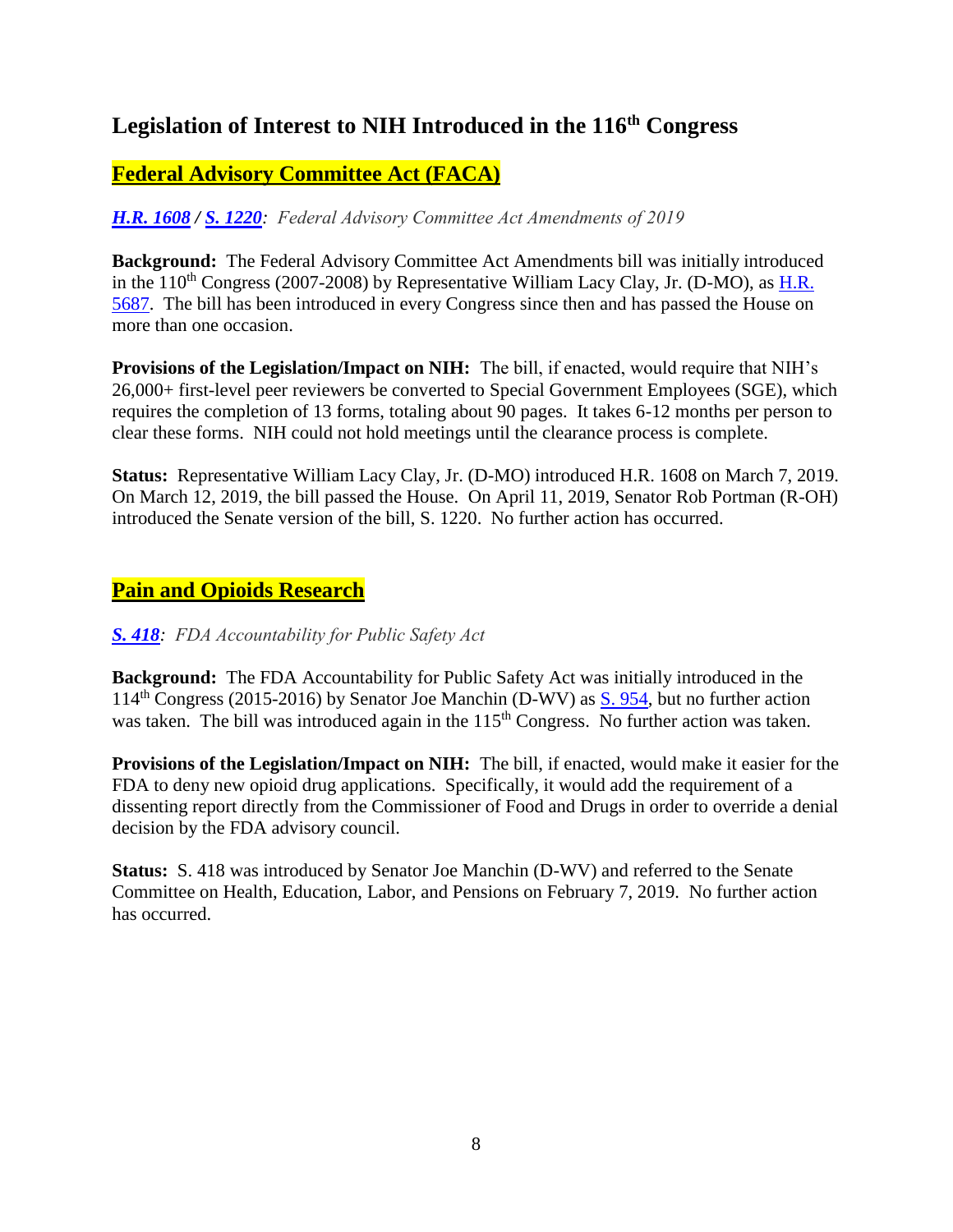# <span id="page-8-0"></span>**Recent Hearings of Interest**

### <span id="page-8-1"></span>**The Senate Appropriations Subcommittee on Labor, Health and Human Services, and Education**

#### **[Senate L-HHS, Education, and Related Agencies Appropriations Subcommittee Hearing](https://www.appropriations.senate.gov/hearings/review-of-the-fy2020-budget-request-for-nih)  [on the NIH Budget for FY 2020](https://www.appropriations.senate.gov/hearings/review-of-the-fy2020-budget-request-for-nih)** April 11, 2019

The Senate L-HHSE Subcommittee held a hearing on April 11, 2019 to discuss the NIH budget for fiscal year 2020. NIH Director Dr. Francis Collins testified before the Subcommittee and was accompanied by Dr. Anthony Fauci (Director, NIAID), Dr. Gary Gibbons (Director, NHLBI), Dr. Jon Lorsch (Director, NIGMS), Dr. Doug Lowy (Deputy Director, NCI), Dr. Griffin Rodgers (Director, NIDDK), and Dr. Nora Volkow (Director, NIDA). Senators asked about NIH-supported research in disease areas including amyotrophic lateral sclerosis and Alzheimer's disease. Senators also asked about NIH's efforts to enhance data sharing, to coordinate with other research-funding agencies and private organizations, to train the next generation of researchers, and to protect intellectual property. Chairman Blunt and Ranking Member Murray expressed their opposition to the proposed NIH budget cuts in the FY 2020 President's Budget.

#### <span id="page-8-2"></span>**The House Appropriations Subcommittee on Labor, Health and Human Services, and Education**

#### **[House Labor-HHS Appropriations Subcommittee Hearing on the NIH Budget for FY 2020](https://appropriations.house.gov/legislation/hearings/national-institutes-of-health-budget-request-for-fy-2020)** April 2, 2019

On April 2, 2019, NIH Director Dr. Francis Collins testified before the House Appropriations Labor-HHSE Subcommittee and was accompanied by Dr. Diana Bianchi (Director, NICHD), Dr. Anthony Fauci (Director, NIAID), Dr. Gary Gibbons (Director, NHLBI), Dr. Doug Lowy (Deputy Director, NCI), and Dr. Nora Volkow (Director, NIDA). Members asked about NIHsupported research and plans in numerous disease areas, including opioid use disorder, Alzheimer's disease, Down syndrome, and autism. Members also asked what NIH has done to support pediatric research, drug development, rigor and reproducibility, and training the next generation of researchers. Chairwoman DeLauro and Ranking Member Cole expressed their opposition to the NIH budget cuts proposed in the FY 2020 President's Budget.

### <span id="page-8-3"></span>**The Senate Special Committee on Aging**

### **[Alzheimer's: New Directions in Biomedical Research and Caregiving](https://www.aging.senate.gov/hearings/alzheimers-new-directions-in-biomedical-research-and-caregiving)** April 2, 2019

The Senate Special Committee on Aging held a hearing on April 2, 2019 to discuss the latest research and care advances in Alzheimer's disease and Alzheimer's disease-related dementias